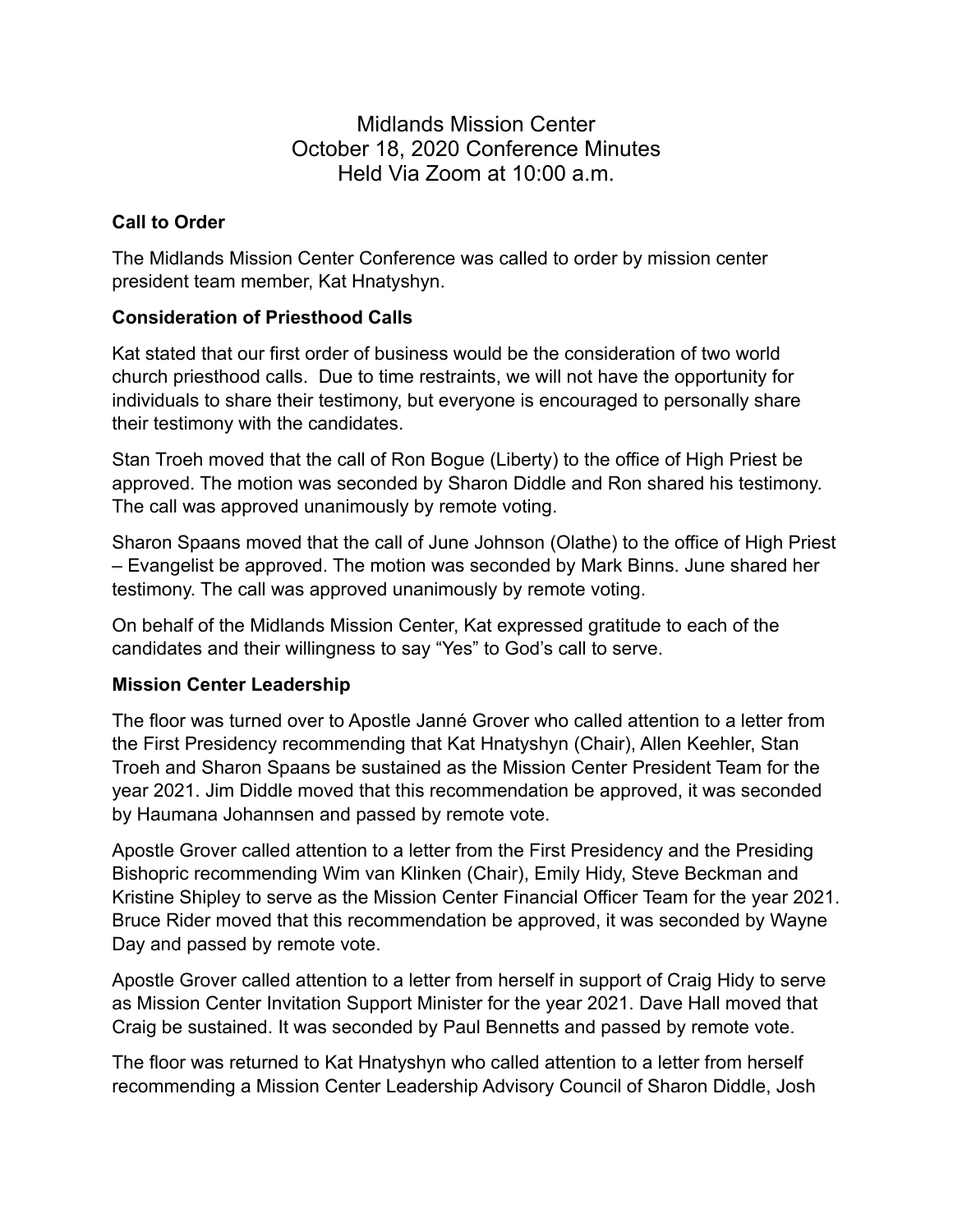Huyett, Greg Schieszer, Sarah Marolf, Emily Hartford, Sally Roth, Virginia Adams and Ron Millard. Haumana Johannsen moved that this leadership advisory council be sustained. It was seconded by Cyndy Huyett and passed by remote vote.

### **Suspension of Business**

Business was suspended at 10:48 a.m. followed by a worship service.

### **Afternoon Session:**

Prior to the conference being reconvened, the leadership team shared their vision for the coming year.

It was reported that Bridge of Hope set a goal to raise \$120million by January, 2024. To date \$76million has been raised, leaving \$44million to be raised in the next three years.

Overviews were given for the Midlands Mission Center, Center of Hope, Chihowa and CPCI (Lake Doniphan Conference and Retreat Center) budgets.

#### **Conference Reconvened**

The Conference was reconvened at 3:30 P.M. by president team member, Allen Keehler to consider the 2021 Midlands Mission Center budgets and a resolution concerning expected 2020 operating surplus.

#### **2021 Budgets**

### **Midlands Mission Center**

On behalf of the Midlands Mission Center financial officer's team, Wim van Klinken moved that the proposed budget for the year 2021 in the amount of \$165,000 be approved. The chair stated that because the motion was made by a team there is no need for a second. Discussion was called for, there was none. The budget was approved by remote vote.

### **Central Avenue Center of Hope**

On behalf of the Central Avenue Center of Hope Board, Terry Allen moved that the proposed budget for the year 2021 in the amount of \$62,700 be approved. The chair stated that because the motion was made by a team there is no need for a second. Discussion was called for, there was none. The budget was approved by remote vote.

#### **Chihowa Retreat Center**

On behalf of the Chihowa Retreat Center Board Emily Hidy moved that the proposed budget for the year 2021 in the amount of \$115,900 be approved. The chair stated that because the motion was made by a team there is no need for a second. Discussion was called for, there was none. The budget was approved by remote vote.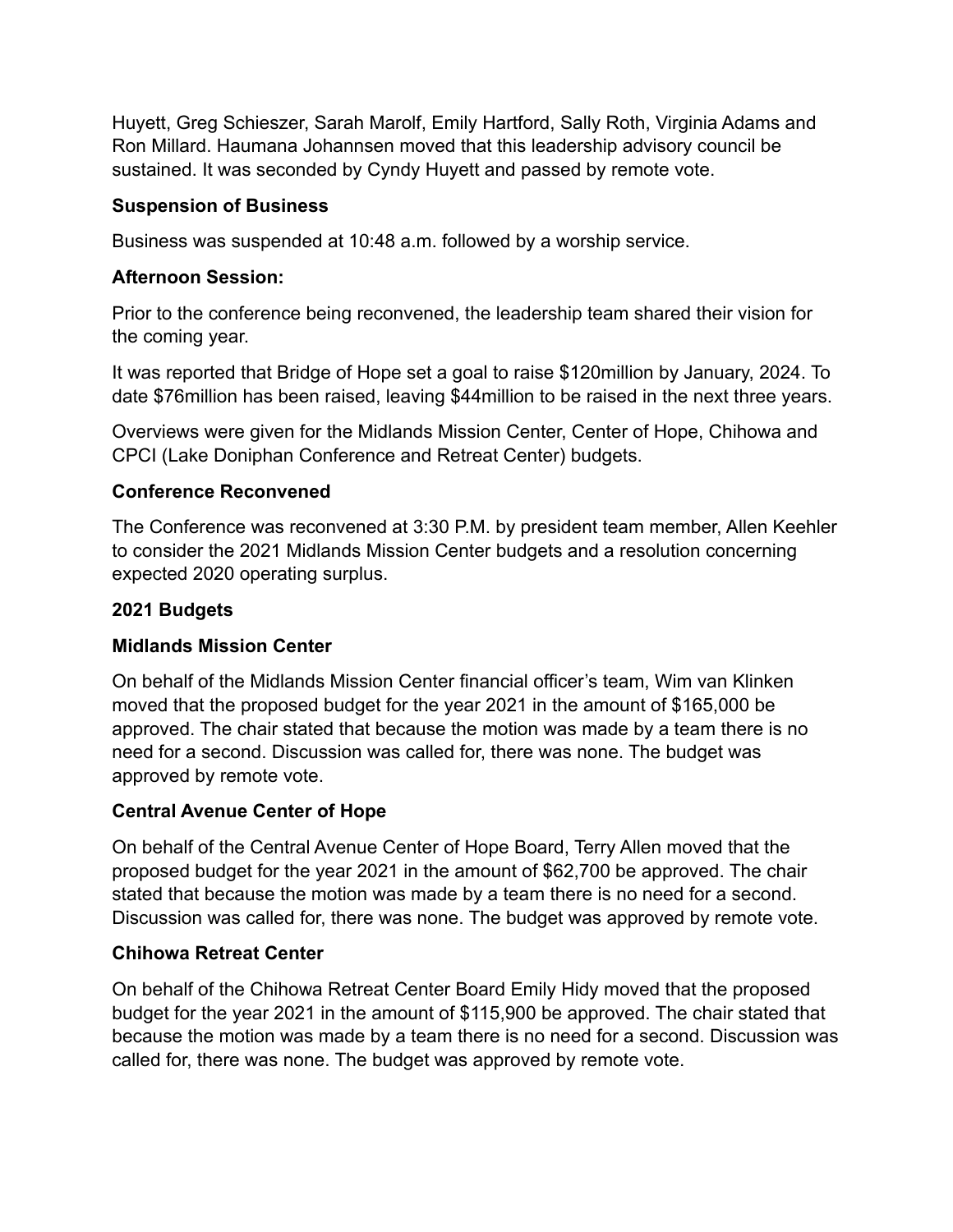## **Center Place Campgrounds, Inc. (Lake Doniphan Conference and Retreat Center)**

The Chair stated that this motion is different than the previous budgets. Since the CPCI or Doniphan budget is shared with the Central Mission Center, no amendments can be considered. The vote for this budget is to approve or not approve.

On behalf of the Board of Directors of CPCI, Wim van Klinken moved that the proposed budget for the year 2021 in the amount of \$439,040 be approved. The chair stated that because the motion was made by a team there is no need for a second. Discussion was called for, and after some discussion, the budget was approved by remote vote.

## **Mission Center 2020 Surplus Proposal**

On behalf of the Midlands Mission Center financial officer team and the presidents team, Kristine Shipley moved that the Mission Center 2020 Surplus Proposal (attached) be approved as printed in the conference bulletin. The chair stated that because the motion was made by a team there is no need a second. Discussion was called for, Bill Baldwin asked if there was a chance of hiring someone to fill those positions later this year, which would cut down the amount of the surplus. Wim van Klinken answered that it was a possibility that we would hire a communications specialist in December but that we would not be hiring a Young Adult Minister or Youth Minister until next year. The budget was approved by remote vote.

### **Adjournment**

The conference was adjourned by president team member, Allen Keehler at 4:04 p.m. followed by the hymn, *We Are One in the Spirit,* and a prayer by Barbara Borkowski

Respectively Submitted,

Sharon Robertson